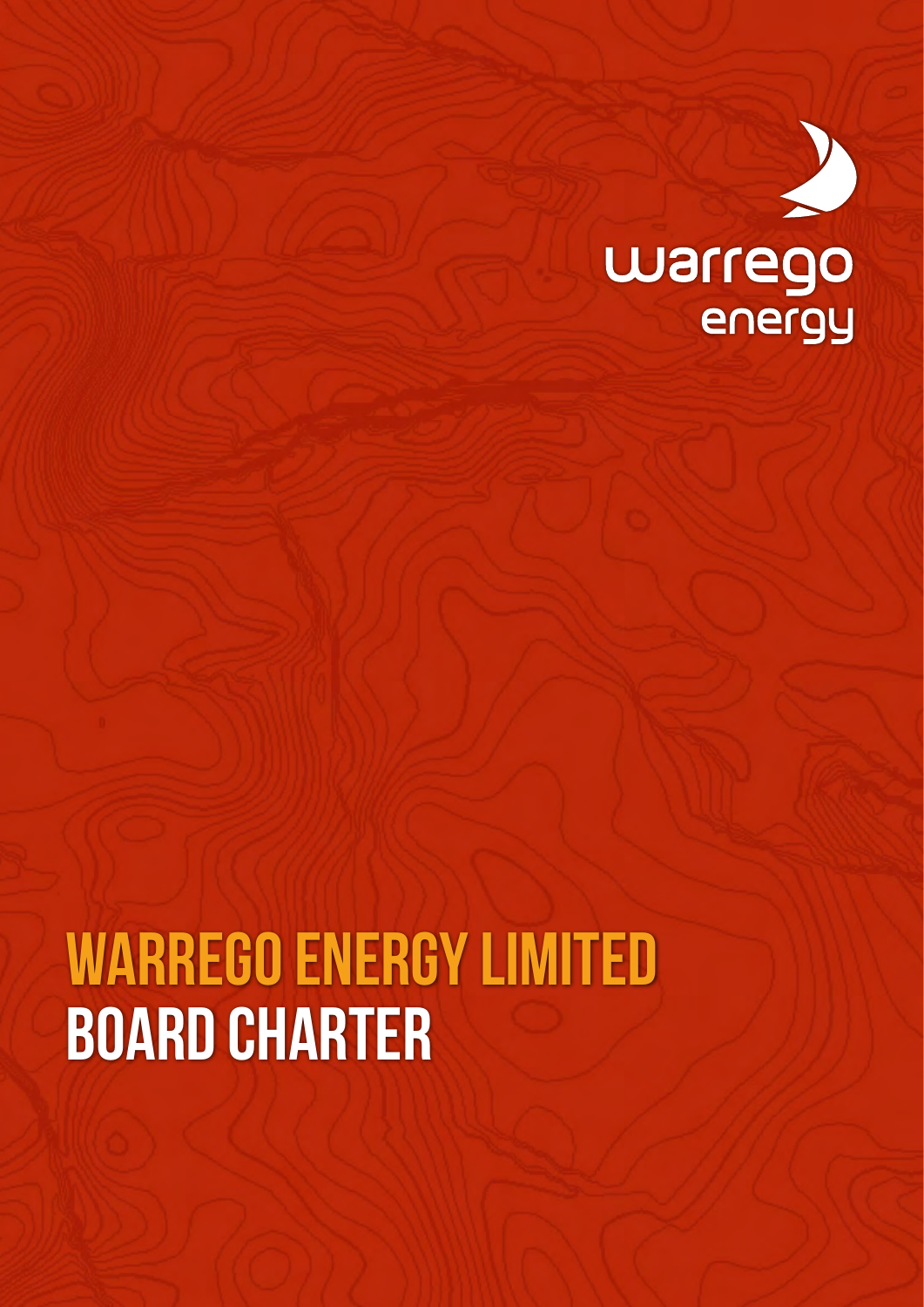

# BOARD CHARTER

In carrying out the responsibilities and powers set out in this Charter, the board of directors of the Company (**the Board**):

- a. recognises its overriding responsibility to act honestly, fairly, diligently and in accordance with the law in serving the interests of its shareholders; and
- b. recognises its duties and responsibilities to its employees, customers and the community.

# 1. THE SPECIFIC RESPONSIBILITIES OF THE BOARD

In addition to matters it is expressly required by law to approve, the Board has the following specific responsibilities:

- a. appointment, and where necessary, the replacement, of the Chief Executive Officer/Managing Director and other senior executives and the determination of their terms and conditions including remuneration and termination;
- b. driving the strategic direction of the Company, ensuring appropriate resources are available to meet objectives and monitoring management's performance;
- c. reviewing and ratifying systems of risk management, ESG Management and internal compliance and control, codes of conduct and legal compliance;
- d. approving and monitoring the progress of major capital expenditure, capital management and significant acquisitions and divestitures;
- e. approving and monitoring the budget and the adequacy and integrity of financial and other reporting including external audit;
- f. approving the annual, half yearly and quarterly accounts;
- g. approving significant changes to the organisational structure;
- h. approving the issue of any shares, options, equity instruments or other securities in the Company (subject to compliance with the ASX Listing Rules);
- i. procuring appropriate professional development opportunities for Directors to develop and maintain the skills and knowledge needed to perform their role as Directors effectively;
- j. ensuring that remuneration policies are aligned with purpose, values, strategic objectives and risk appetite and approving the Company's remuneration framework;
- k. ensuring a high standard of corporate governance practice and regulatory compliance, providing leadership on culture and values and promoting ethical and responsible decision making;
- l. recommending to shareholders the appointment of the external auditor as and when their appointment or re-appointment is required to be approved by them (in accordance with the ASX Listing Rules); and
- m. meeting with the external auditor, at their request, without management being present.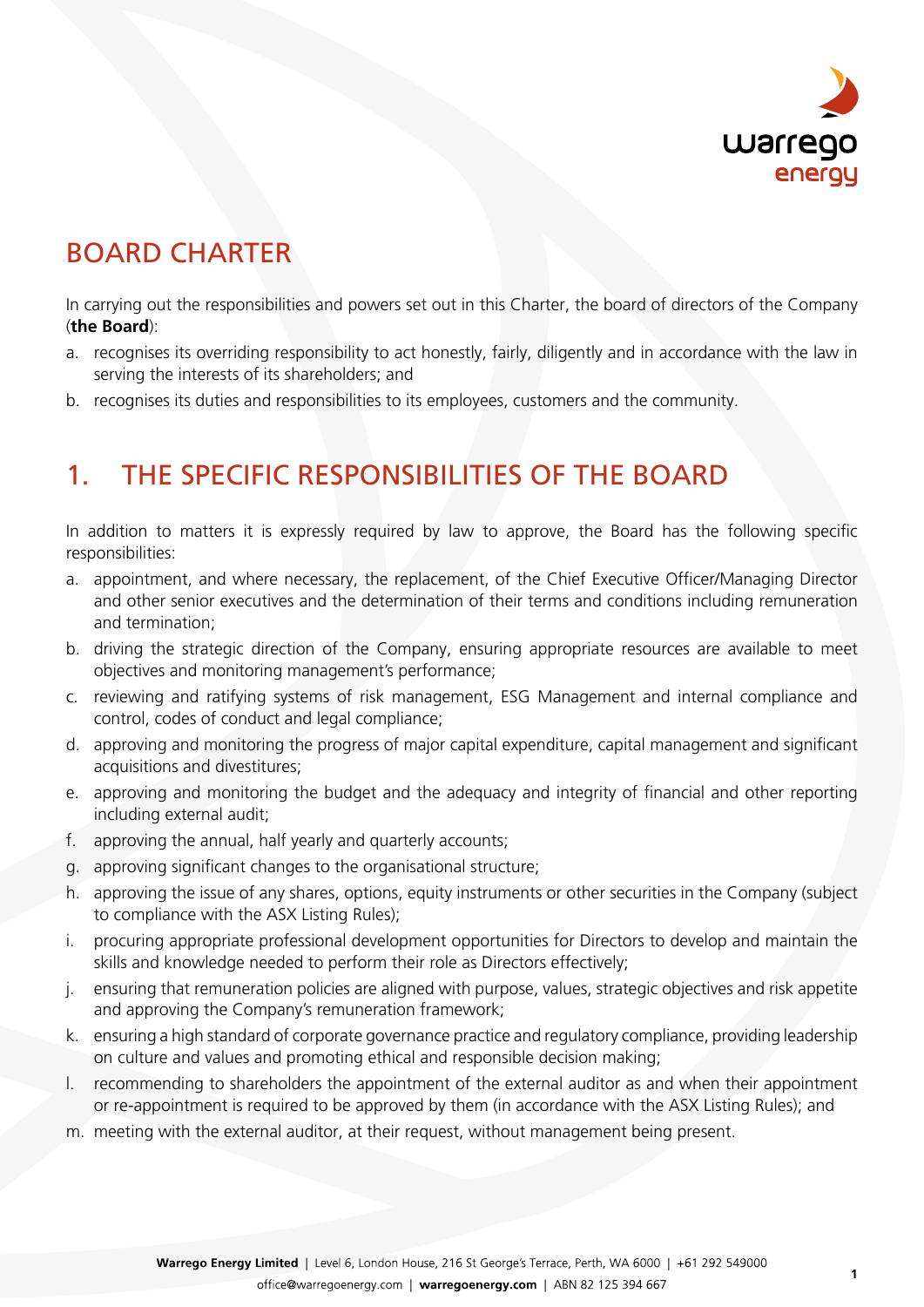

# 2. COMPOSITION OF THE BOARD

- a. The composition of the Board is to be reviewed regularly against the Company's position and circumstances (and board skills matrix if a board skills matrix is adopted) to ensure the appropriate mix of skills and expertise is present to facilitate successful strategic direction.
- b. In appointing new members to the Board, consideration is given to the ability of the appointee to contribute to the ongoing effectiveness of the Board, to exercise sound business judgement, to commit the necessary time to fulfil the requirements of the role effectively and to contribute to the development of the strategic direction of the Company.
- c. Where practical, the majority of the Board is comprised of non-executive Directors. Where practical, at least 50% of the Board will be independent. An independent Director is a director who is free of any interest, position, association or relationship that might influence, or reasonably be perceived to influence, in a material respect his or her capacity to bring an independent judgement to bear on issues before the board and to act in the best interests of the entity and its security holders generally. Independent Directors should meet the definition of what constitutes independence as set out in the ASX Corporate Governance Council's *Corporate Governance Principles and Recommendations*.
- d. Directors must disclose their interests, positions, associations or relationships. The independence of the Directors should be regularly assessed by the Board in light of the interests disclosed by them.
- e. The Board must disclose the independence of each Director as determined by the Board.
- f. Directors are expected to bring their independent views and judgement to the Board and must declare immediately to the Board any potential or active conflicts of interest.
- g. Directors must declare immediately to the Board, and the Board will determine whether to declare to the market, any loss of independence.
- h. No member of the Board may serve for more than three years or past the third annual general meeting following their appointment, whichever is the longer, without being re-elected by the shareholders.
- i. Prior to the Board proposing re-election of non-executive Directors, their performance will be evaluated by the Nomination Committee to ensure that they continue to contribute effectively to the Board.
- j. The Board should comprise Directors with a mix of qualifications, experience and expertise which will assist the Board in fulfilling its responsibilities, as well as assisting the Company in achieving growth and delivering value to shareholders.
- k. The Board must disclose the relevant qualifications and experience of each Board Member.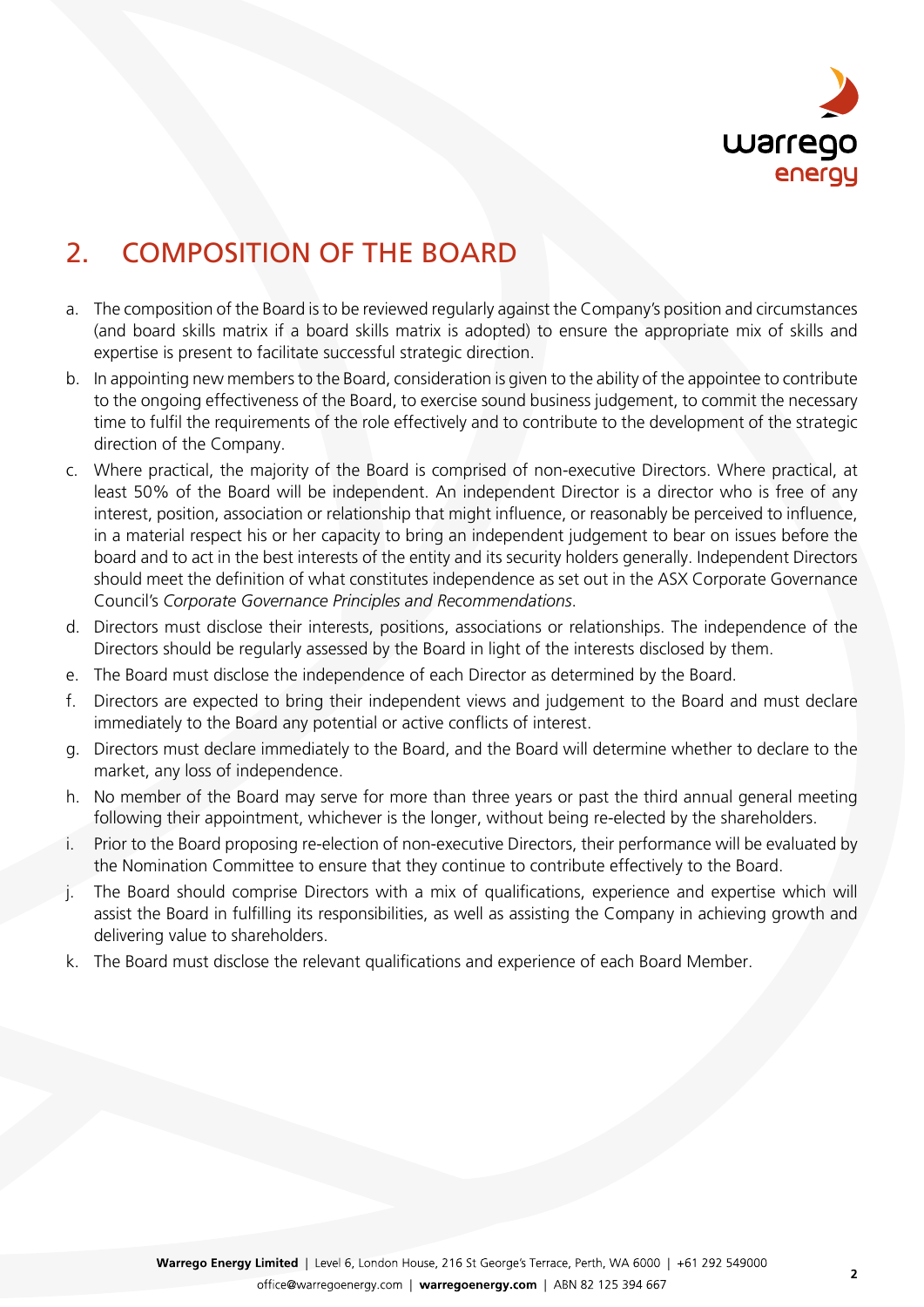

# 3. THE ROLE OF THE CHAIRMAN

- a. Where practical, the Chairman should be a non-executive Director. If a Chairman ceases to be an independent Director then the Board will consider appointing a lead independent Director.
- b. Where practical, the Chief Executive Officer/Managing Director should not be the Chairman of the Company during his term as Chief Executive Officer/Managing Director or in the future.
- c. The Chairman must be able to commit the time to discharge the role effectively.
- d. The Chairman is responsible for the leadership of the Board, ensuring it is effective, setting the agenda of the Board, conducting the Board meetings and conducting the shareholder meetings.
- e. The Chairman should facilitate the effective contribution of all Directors and promote constructive and respectful relations between Board members and management.
- f. In the event that the Chairman is absent from a meeting of the Board then the Board shall appoint a Chairman for that meeting.

#### 4. BOARD COMMITTEES

- a. The Board will establish the following committees, each with written terms of reference:
	- i. Audit Committee; and
	- ii. Remuneration and Nomination Committee.
- b. The charter of the Committees is approved by the Board and reviewed following any applicable regulatory changes.
- c. The Board will ensure that the Committees are sufficiently funded to enable them to fulfil their roles and discharge their responsibilities.
- d. Members of Committees are appointed by the Board. The Board may appoint additional Directors to Committees or remove and replace members of Committees by resolution.
- e. The Board must disclose the members and Chairman of each Committee.
- f. The minutes of each Committee meeting shall be provided to the Board at the next occasion the Board meets following approval of the minutes of such Committee meeting.
- g. The Board must disclose, in relation to each reporting period relevant to a Committee, the number of times each Committee met throughout the period and the individual attendances of the members at those Committee meetings.
- h. Where the Board does not consider that the Company will gain any benefit from a particular separate committee, the full Board will carry out the duties that would ordinarily be assigned to that committee under the written terms of reference for that committee.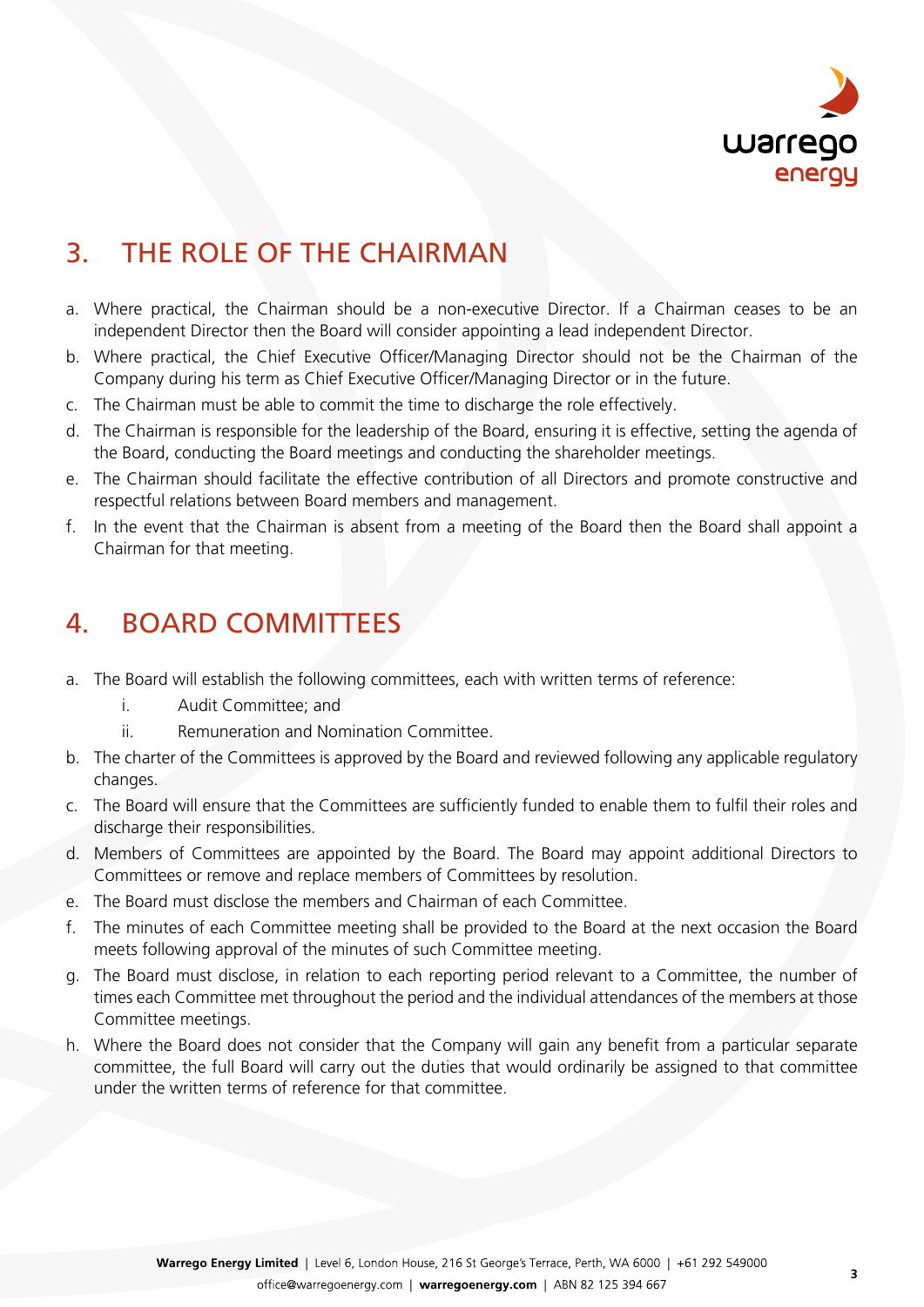

# 5. BOARD MEETINGS

- a. The Directors may determine the quorum necessary for the transaction of business at a meeting, however, until otherwise determined, there must be two Directors present at a meeting to constitute a quorum.
- b. The Board will schedule formal Board meetings at least quarterly and hold additional meetings, including by telephone, as may be required.
- c. Non-executive Directors may confer at scheduled times without management being present.
- d. The minutes of each Board meeting shall be prepared by the Company Secretary, approved by the Chairman and circulated to Directors after each meeting.
- e. The Company Secretary shall distribute supporting papers for each meeting of the Board as far in advance as practicable.
- f. Minutes of meetings must be approved at the next Board meeting.
- g. Further details regarding board meetings are set out in the Company's Constitution.

#### 6. THE COMPANY SECRETARY

- a. When requested by the Board, the Company Secretary will facilitate the flow of information of the Board, between the Board and its Committees and between senior executives and non-executive Directors.
- b. The Company Secretary is accountable directly to the Board, through the Chair, on all matters to do with the proper functioning of the Board.
- c. The Company Secretary is to facilitate the induction and professional development of Directors.
- d. The Company Secretary is to facilitate and monitor the implementation of Board policies and procedures.
- e. The Company Secretary is to provide advice to the Board on corporate governance matters, the application of the Company's Constitution, the ASX Listing Rules and applicable other laws.
- f. All Directors have access to the advice and services provided by the Company Secretary.
- g. The Board has the responsibility for the appointment and removal of the Company Secretary.

# 7. ACCESS TO ADVICE

- a. All Directors have unrestricted access to company records and information except where the Board determines that such access would be adverse to the Company's interests.
- b. All Directors may consult management and employees as required to enable them to discharge their duties as Directors.
- c. The Board, Committees or individual Directors may seek independent external professional advice as considered necessary at the expense of the Company, subject to prior consultation with the Chairman. A copy of any such advice received is made available to all members of the Board.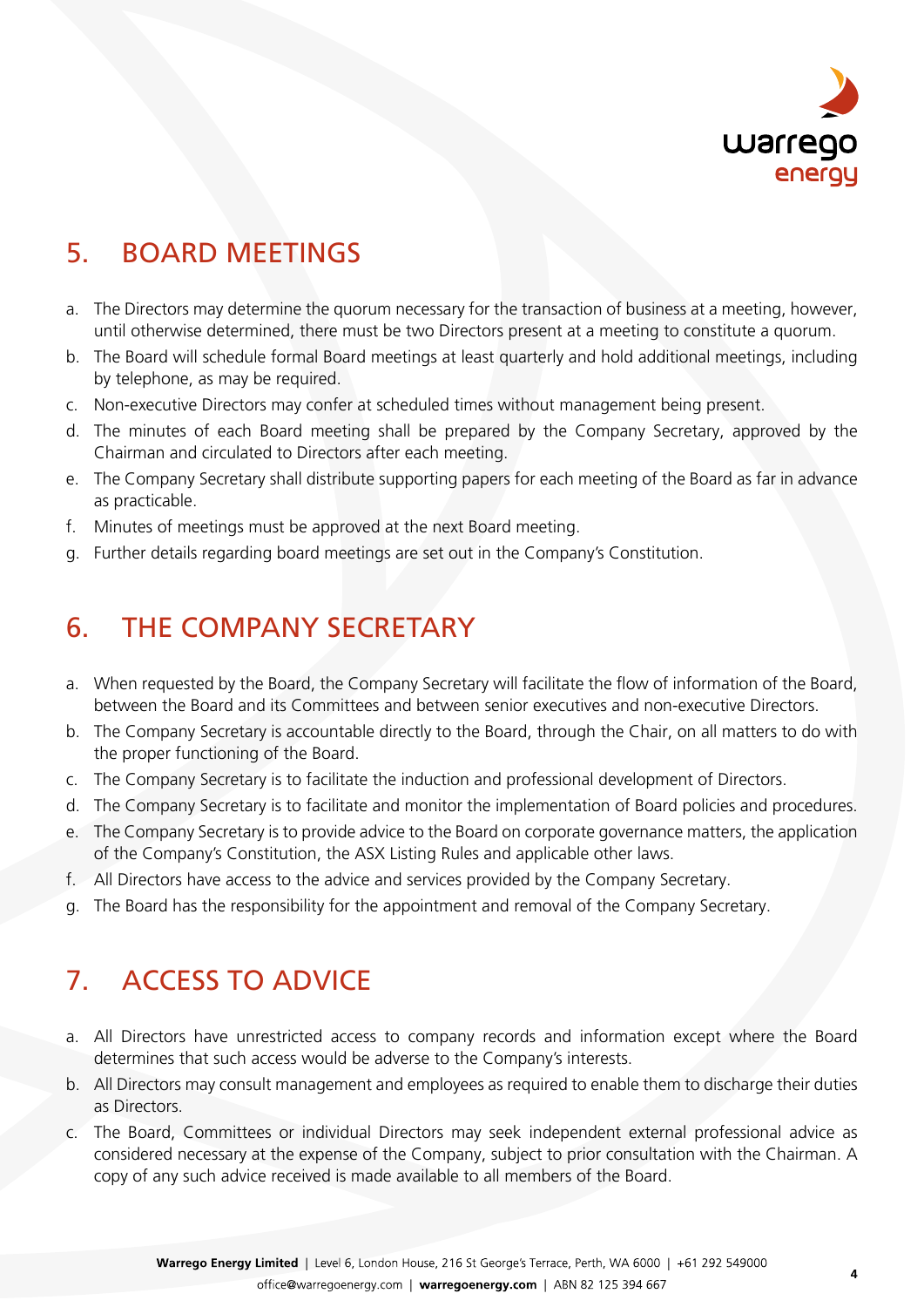

# 8. THE BOARD'S RELATIONSHIP WITH MANAGEMENT

- a. The role of management is to support the Chief Executive Officer/Managing Director and implement the running of the general operations and financial business of the Company, in accordance with the delegated authority of the Board.
- b. The Board shall delegate responsibility for the day-to-day operations and administration of the Company to the Chief Executive Officer/Managing Director.
- c. In addition to formal reporting structures, members of the Board are encouraged to have direct communications with management and other employees within the Group to facilitate the carrying out of their duties as Directors.

#### 9. PERFORMANCE REVIEW

The Board shall conduct an annual performance review of the Board of Directors that:

- a. compares the performance of the Board with the requirements of its Charter;
- b. critically reviews the mix of the Board; and
- c. suggests any amendments to the Charter as are deemed necessary or appropriate.

## 10. DISCLOSURE POLICY

The Board should ensure that the Company has in place effective disclosure policies and procedures so that shareholders and the financial market are fully informed to the extent required by the applicable disclosure rules and legislation on matters that may influence the share price of the Company or its listed debt securities.

Approved by the Board of Directors Date: 12 May 2022.